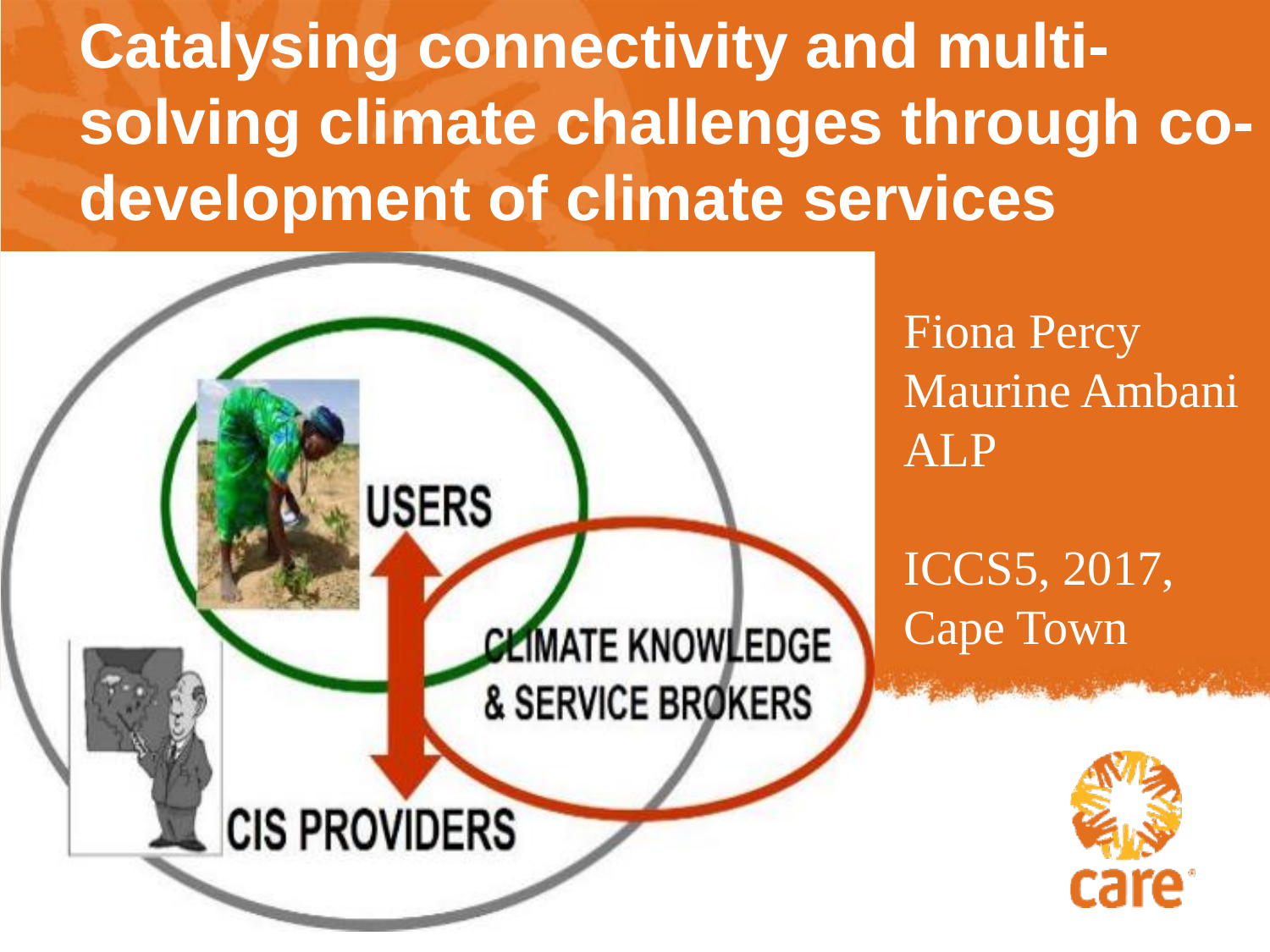## **Why co-development? Resilience goal**



Changing, **unpredictable climatic patterns and extremes add a new layer of risk and uncertainty which** threatens to reverse development gains.

Adaptation is **not simply** moving to **new technologies; resilience** is not a **stable future state.** A **continuous process of adjustment and decisionmaking** in response to dynamic changes, understanding past and future  $climate + uncertainty - and for this to be possible:$ 



- Farmers and pastoralists themselves make their own, **informed decisions**
- All people including most vulnerable – have **capacity to continuously contend with a range of future climatic possibilities & impacts.** They
- **Anticipate, absorb, adapt and transform** their livelihoods
- in relation to the changing climate and other factors.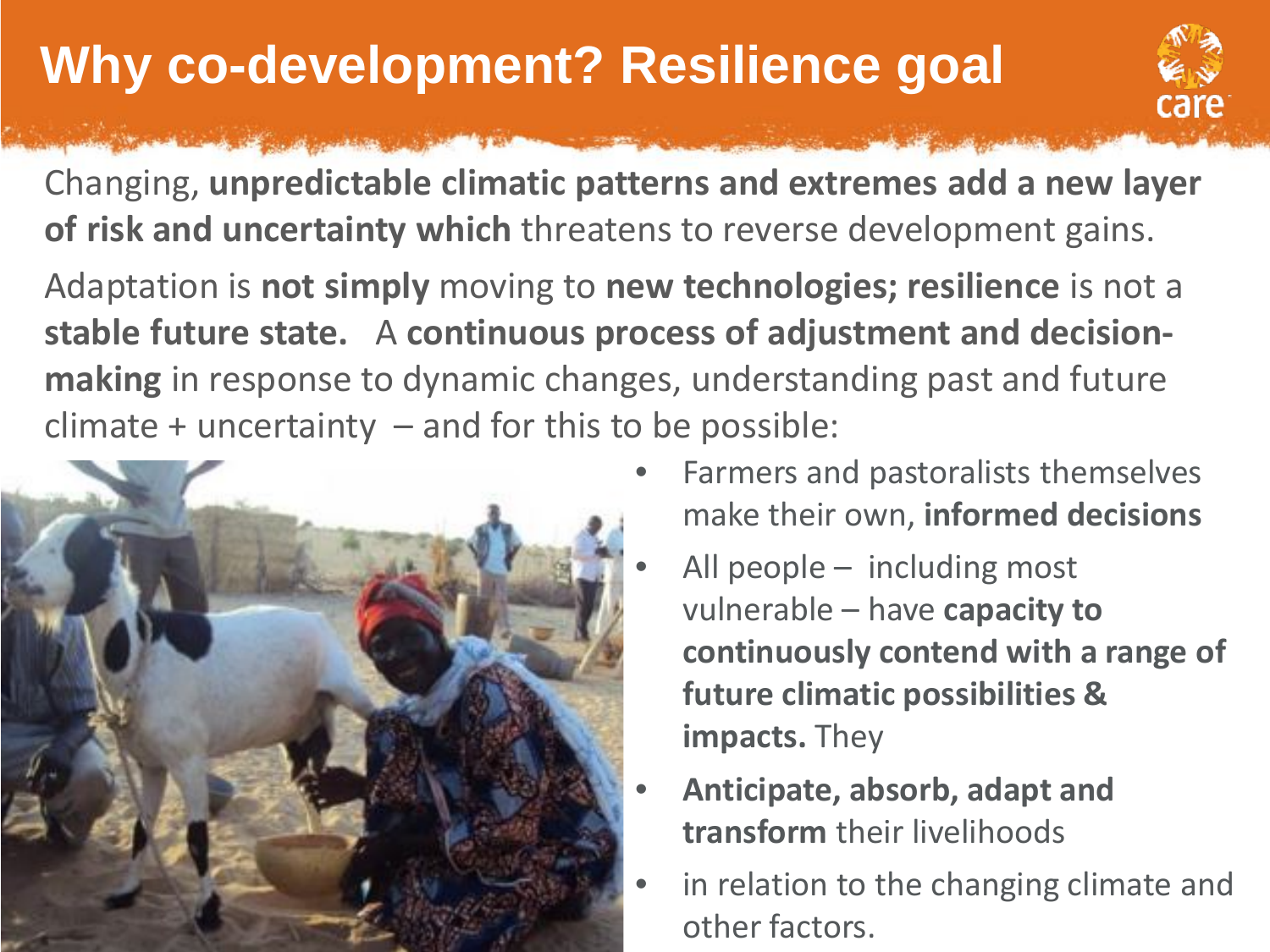## **Users need information which:**



#### **Is useful and usable**

- Recognises the certainty of **uncertainty in the future climate**
- Is high **quality, reliable** and adds value, explains probability and levels of certainty
- Increases **trust and confidence**
- Is blended with local knowledge, **relevant and localised**
- Enables more informed, **anticipatory, precautionary and flexible decisions - scenarios**
- Enables effective and **timely risk management**
- Enables relevant decisions **at different timescales and spatial scales**
- **Helps to choose adapted livelihood options and reduce vulnerability**
- **Builds adaptive capacity** for realising climate informed plans and actions that are flexible to respond to climate and other dynamics
- Is relevant to **range of sectors and levels and gender**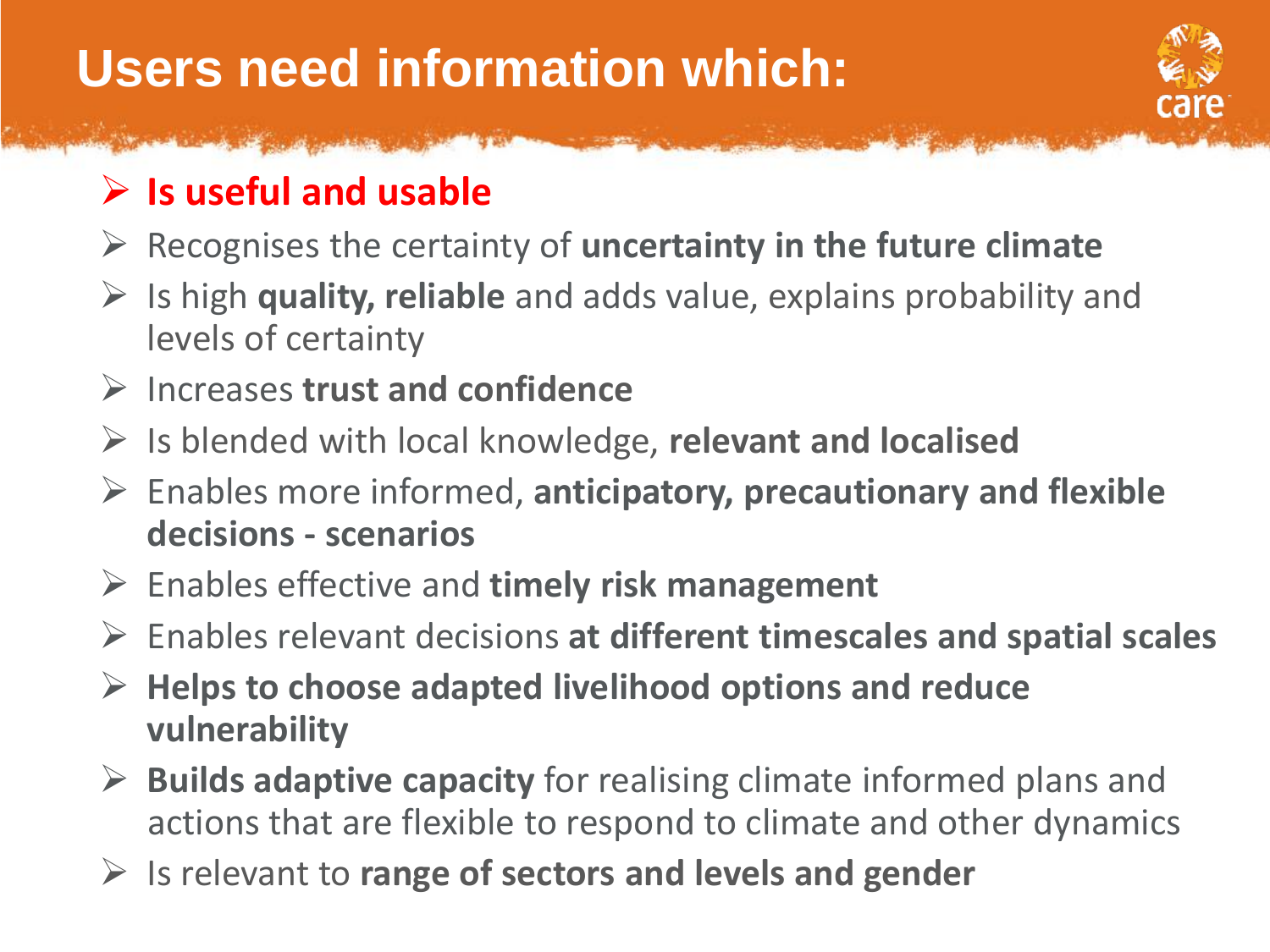### **Recognising Actors: positioning and relevance**



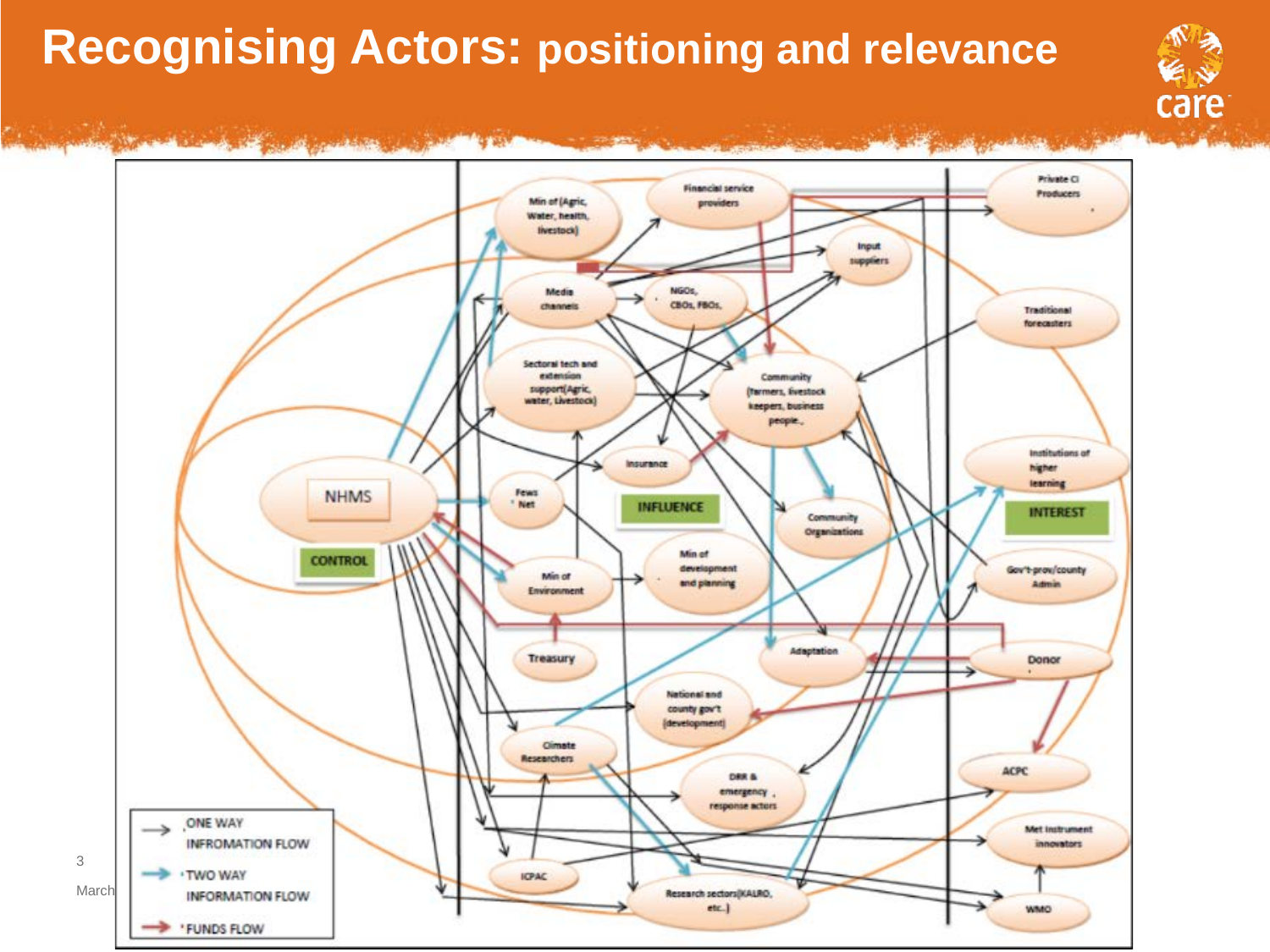## **Participation in co-developing services**



□ Multi stakeholder engagement is powerful:

- Co-designing for range of goals, interests, uses
- Linking to and combining knowledge sources (IK, ENACTS maprooms, forecast probabilities)
- Local contextualisation and downscaling
- Consensus, trust and confidence building
- Collective interpretation

4

- Relevant advisories and plans
- Social learning open dialogue, consensus, action  $\Box$ Tailoring for use and usability, feedback on gaps **QCommunication to diverse and non-science audience**  $\Box$ Opportunities for user led services – community rain gauges for real time decisions, PICSA March 21, 2017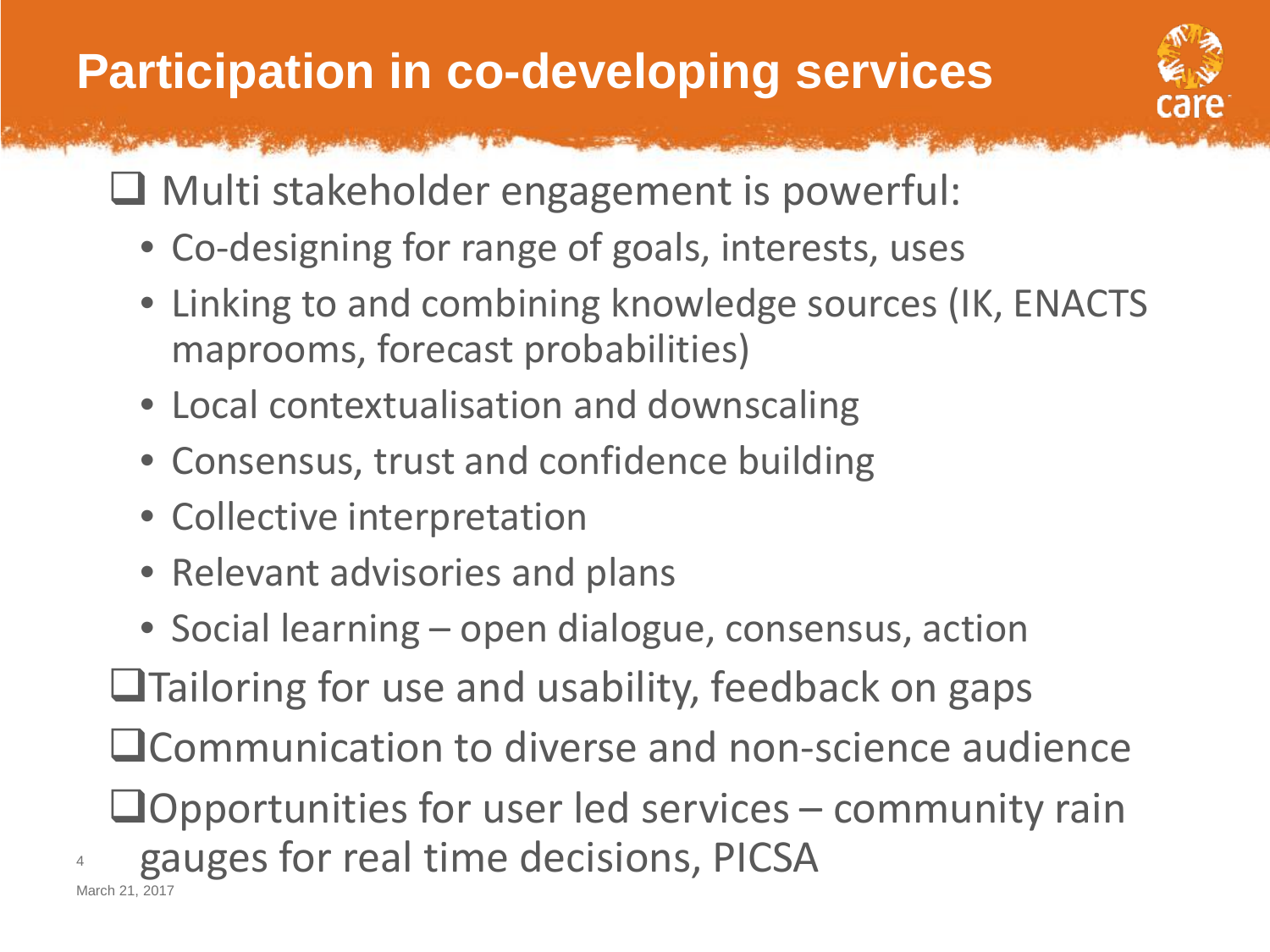## **Participatory Scenario Planning (PSP) - County climate outlook forums**





- **Sub-national Multi-stakeholder forum** – meteorological services, communities, government sectors, NGOs, research, private sector etc.
- **Share & combine seasonal climate forecasts – local** & **scientific** sources.
- **Review past season**  relating to local realities and context
- **Collectively interpret seasonal forecast & probabilities** into context specific local livelihood & sector seasonal **advisories**.
- Advisories **communicated** to users through agreed local channels.
- **Enable decision making** and planning which responds to seasonal climatic risk, uncertainty & opportunities.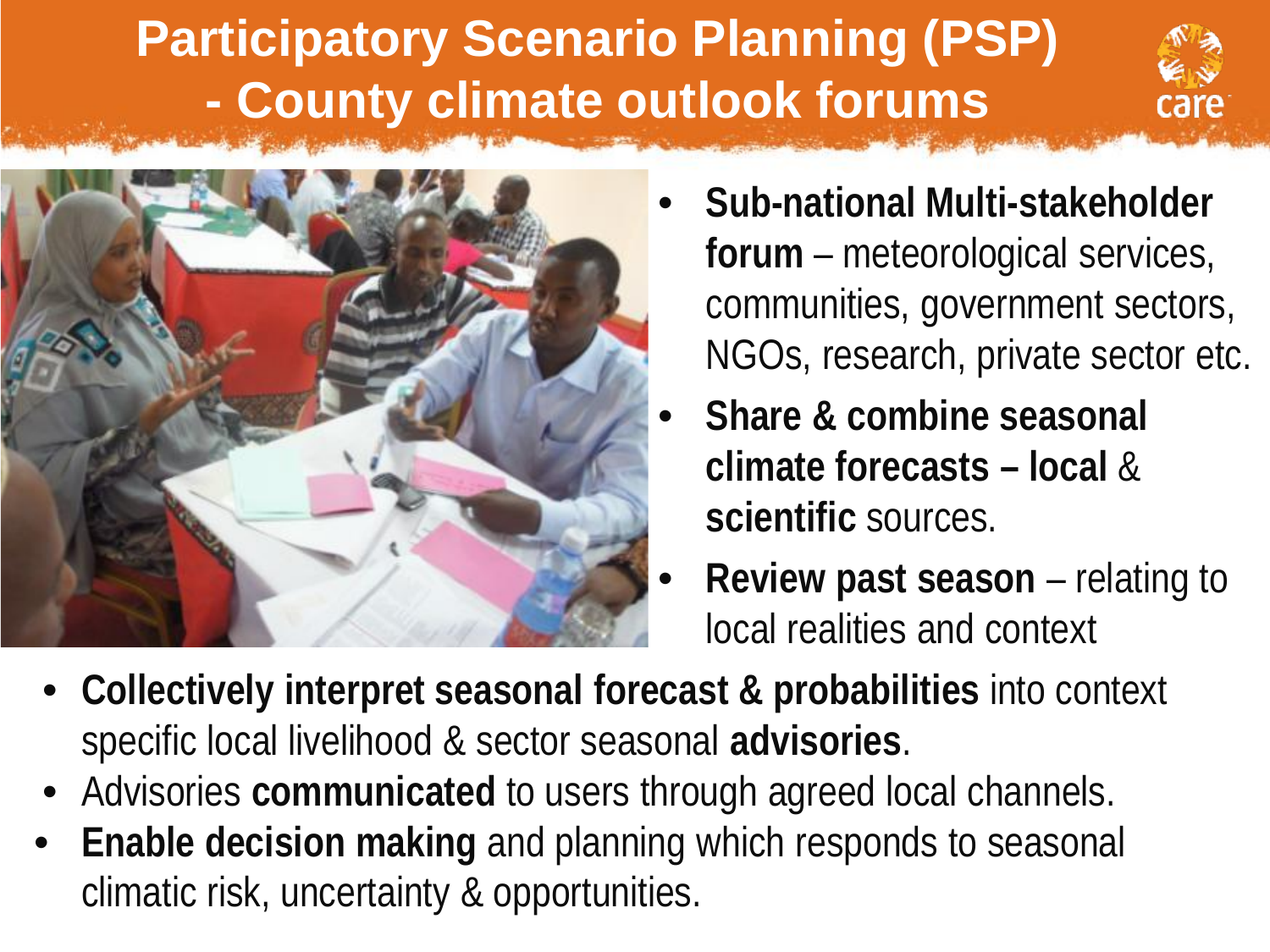### **Co-developed climate service for early warning system**

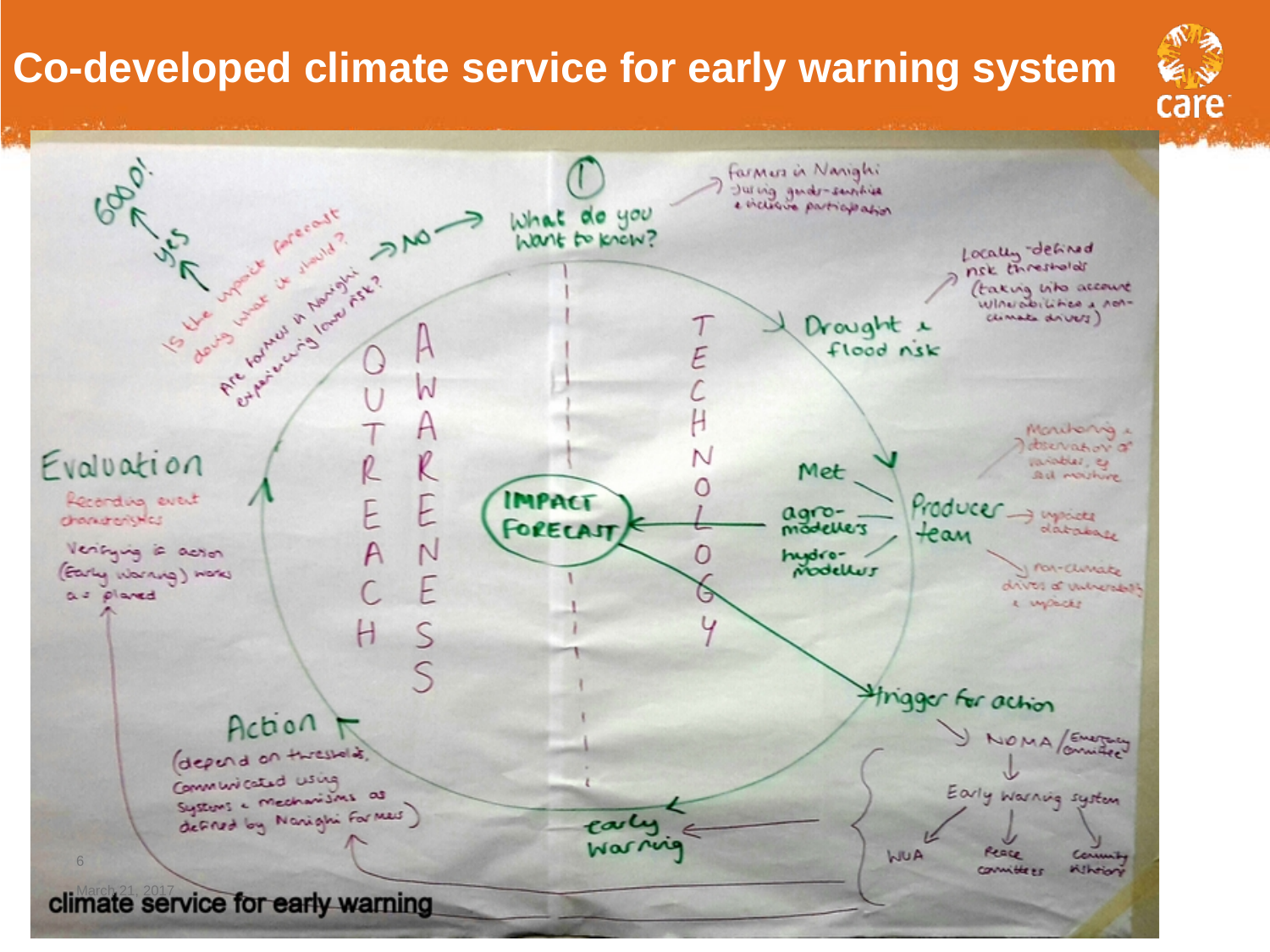#### **Weather and Climate Information Services Value Chain World Bank, 2016**





# Unpacking the service from delivery to use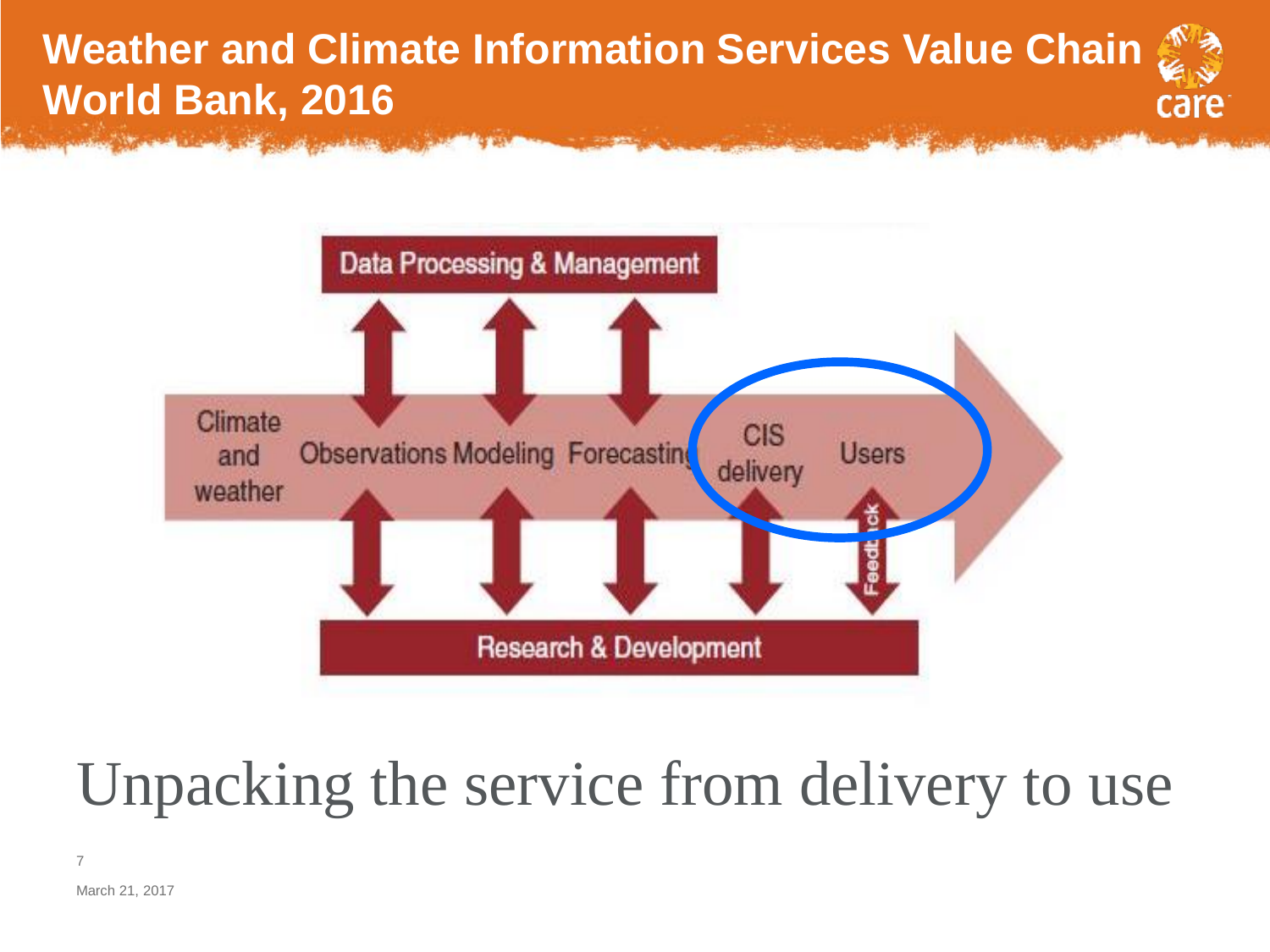## **User based climate service value chain**



不与

care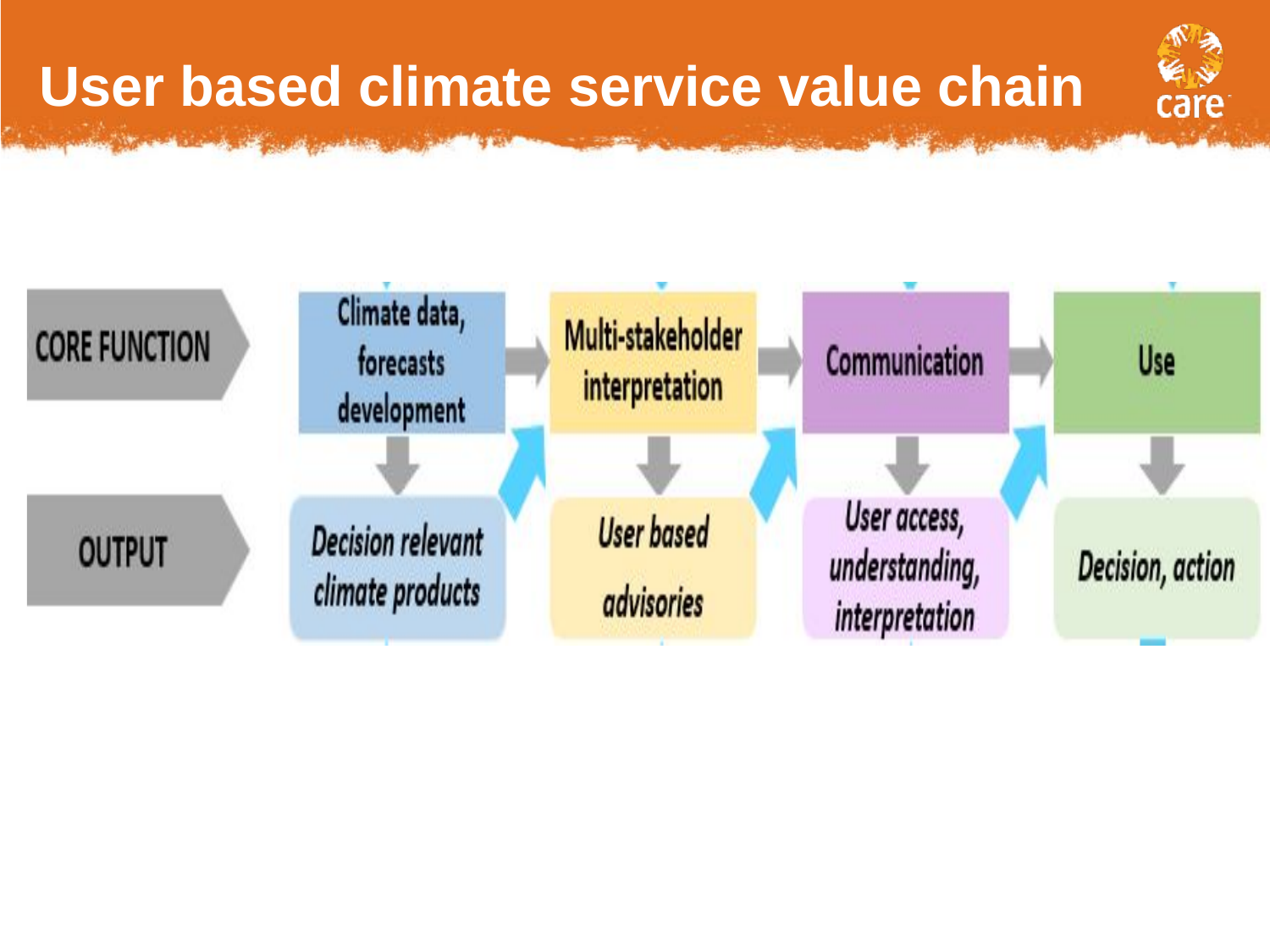#### **User based CIS value chain – multiplier functions**





#### **Multiplier function – the role of knowledge brokers:**

- Facilitate linkages
- Support two-way communication, monitoring, feedback loops
- Maintain institutional frameworks and resource flows
- 9 • Sustain multi-stakeholder engagement

**Warch Emergine continuous learning from users and across all actors**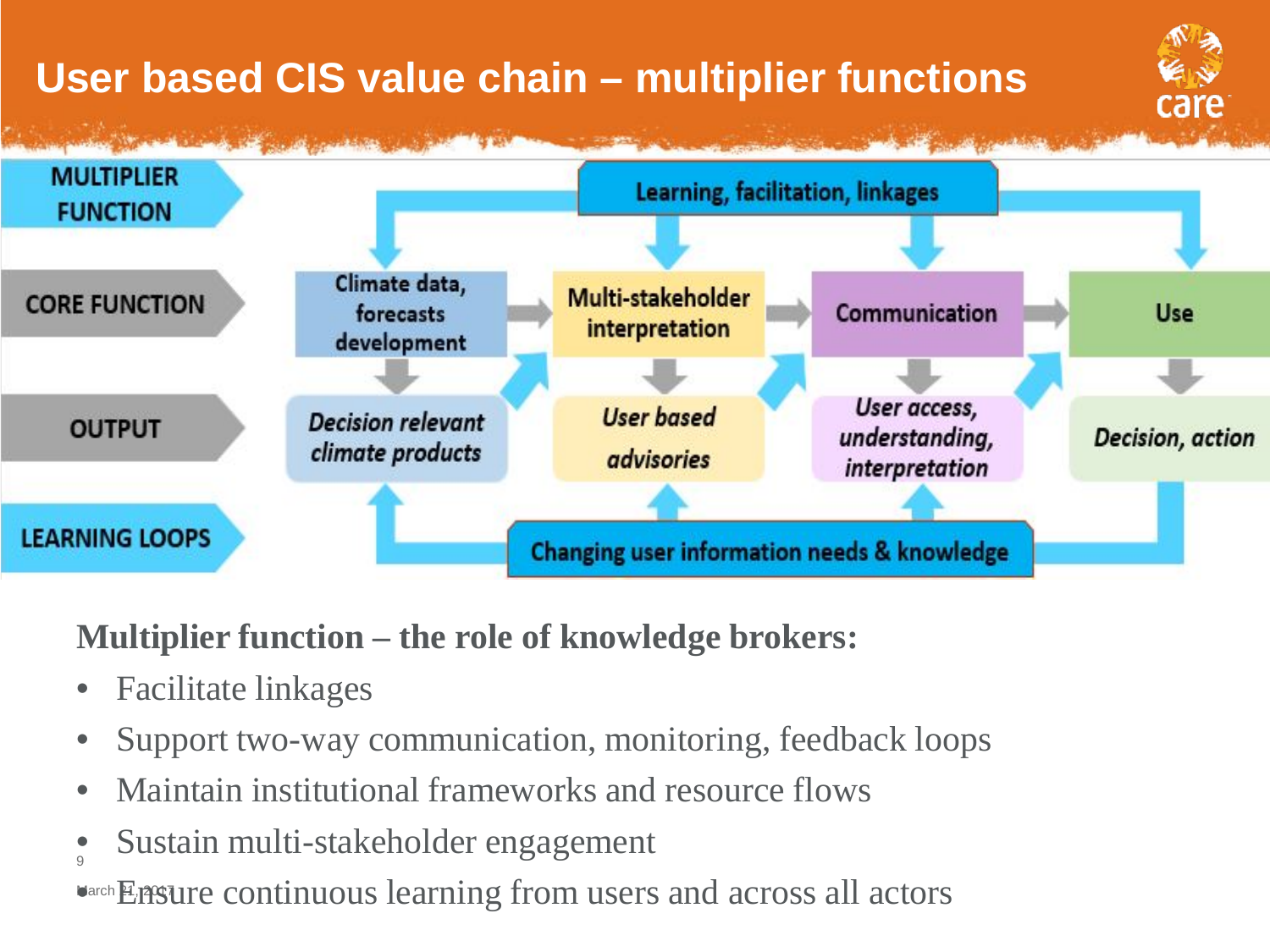## **Recognising Roles**

![](_page_10_Picture_1.jpeg)

| <b>User actions</b>          | <b>Climate services</b>          | <b>Knowledge Broker</b>      |
|------------------------------|----------------------------------|------------------------------|
| <b>Timeframes for making</b> | Availability of supporting data, | Informing users and          |
| decisions: livelihood,       | forecasts and information        | producers of supply and      |
| services, risk management    | linked across timescales         | demand, awareness raising    |
| <b>Access to range of</b>    | Products developed and           | Linking, convening, sharing  |
| information, assets,         | accessible, presence of experts  | knowledge, capacity building |
| <b>services</b>              |                                  |                              |
| <b>Understand quality,</b>   | Simple presentation of complex   | Multi-stakeholder dialogue   |
| relevance and accuracy:      | and complicated,                 | Combine knowledge sources,   |
| participate in developing    | Tailoring to need                | blending                     |
| climate service              |                                  | Facilitate co-development    |
| Make sense, develop plans    | Localisation, interpretation for | <b>Facilitate collective</b> |
|                              | use, advisory development        | interpretation and planning  |
| <b>Communicate to others</b> | Communicate and listen           | Coordinate communication     |
|                              |                                  | plans and links with media   |
| <b>Knowledge triggers</b>    | Learn what happened next - what  | Design and coordinate        |
| decision and action,         | was useful, usable and used?     | feedback and learning loops, |
| actions have results -       | What outcome? What can be        | monitoring systems,          |
| expected and unexpected      | improved next time?              | participation, identify      |
|                              |                                  | research needs               |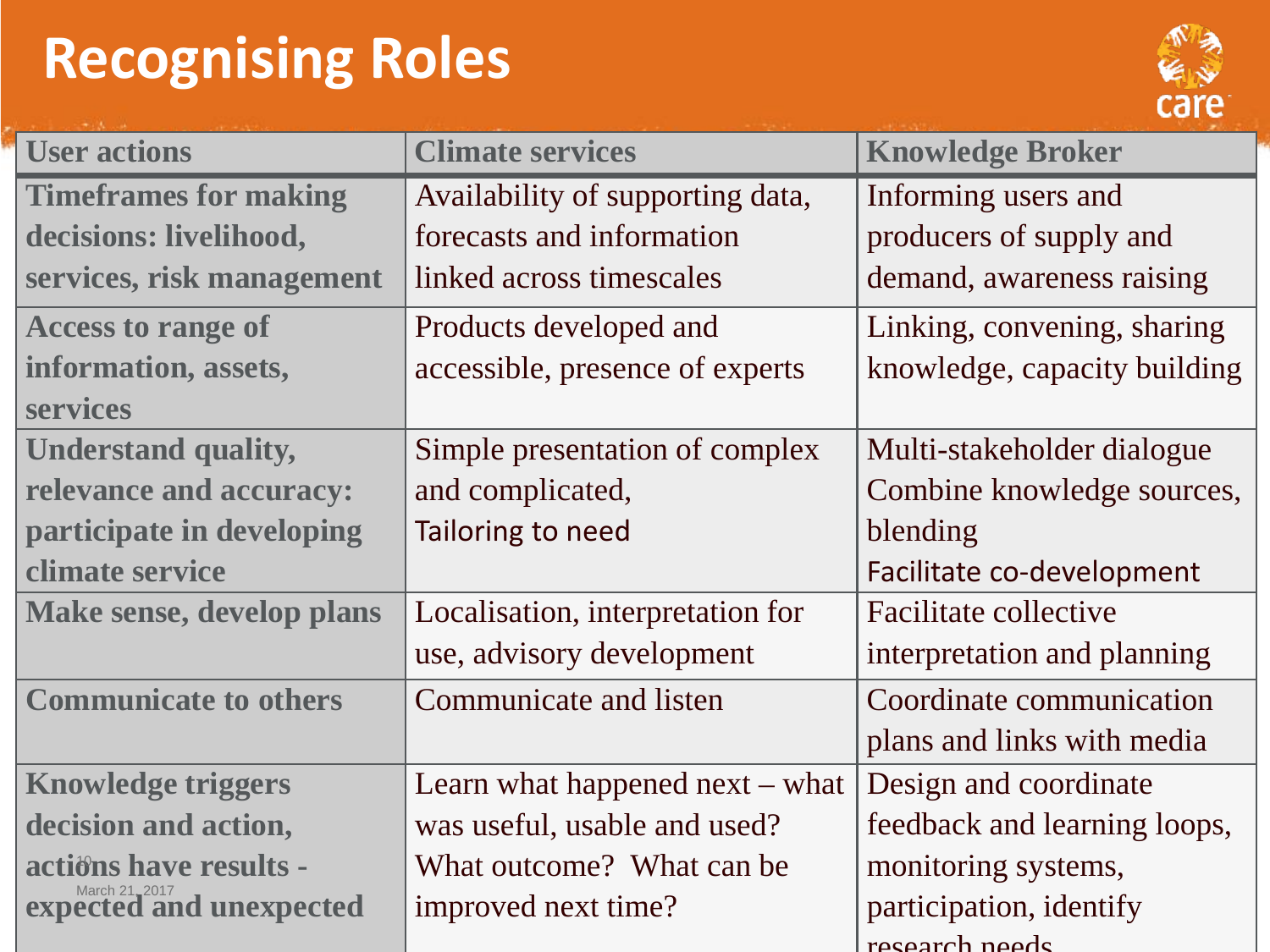# **Some reflections**

![](_page_11_Picture_1.jpeg)

#### **Co-developing climate information products or climate services?**

**Institutionalising** of co-development and multiple actor engagement?

**Maintaining flexibility and dynamic evolution** as climate changes, science evolves and user demand grows. Climate services are still new -

**Role of knowledge brokers** becomes key, to:

- find and link users and providers within steps in the chain and across the full chain
- ensure feedback and learning loops,
- maintain multi-actor interaction,
- recognise new relations, options and responses,
- pay attention to trust and value in use of CS,
- ensure uncertainty as well as information is communicated
- ensure capacity (not limited to training) among actors
- enable scientists and NMHS to focus on science, and link to social development actors to connect with users
- enable users to articulate and identify their needs together with **uintermediaries and climate service providers** March 21, 2017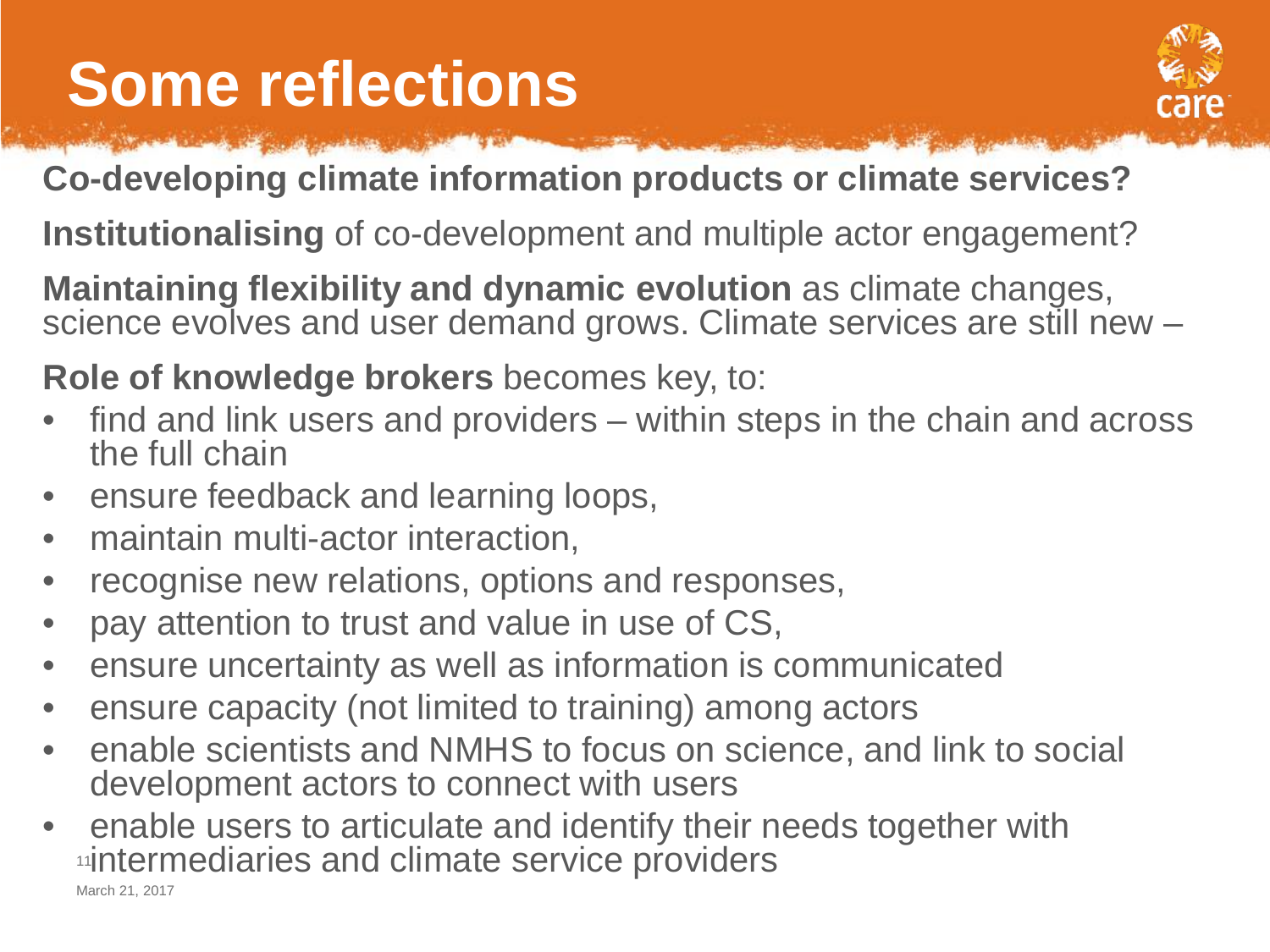# **Thank you**

![](_page_12_Picture_1.jpeg)

![](_page_12_Picture_2.jpeg)

![](_page_12_Picture_3.jpeg)

**[alp@careclimatechange.org](http://careclimatechange.org/our-work/alp) <http://careclimatechange.org/our-work/alp>**